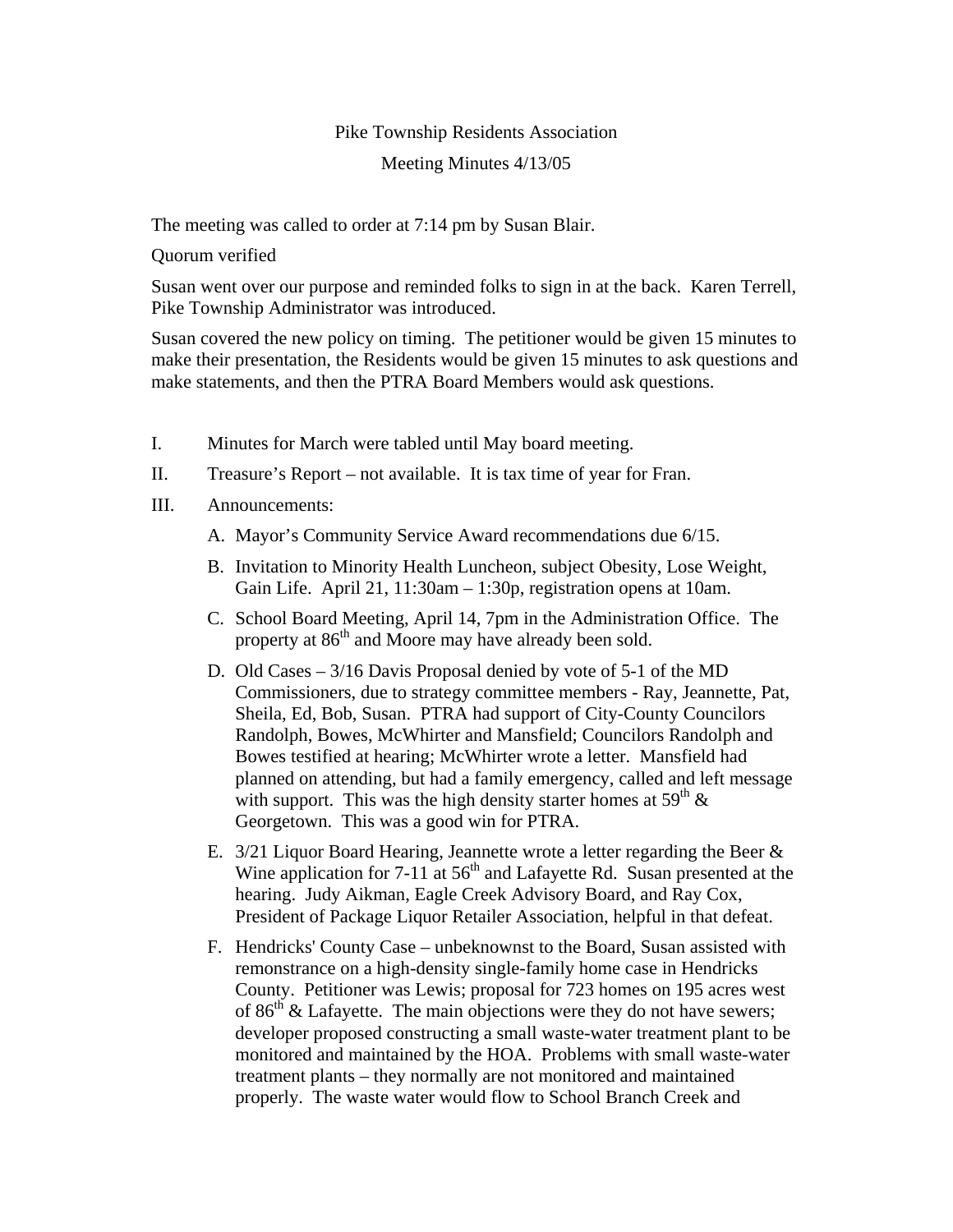ultimately flow to Eagle Creek Reservoir. Another concern was the extra traffic it would generate along  $86<sup>th</sup>$  St. into Marion Co. It was determined that our elected officials needed to assist due to county lines. City-County Councilor Ike Randolph and State Representative Phil Hinkle were instrumental with assistance. The proposal was defeated by a vote of 2-1 by the Hendricks County Commissioners. The developer can come back in 180 days.

- G. Karen Terrell let residents know how they could get on her email newsletter. She announced the INRC (Indianapolis Neighborhood Resource Center) had free classes covering a variety of topics such as, sharing neighborhood stories, how to pool community resources, asset based community development, Keep Indianapolis Beautiful clean ups.
- H. Karen also mentioned Operation My Town. This is a program that uses block captains to help keep the litter cleaned up. Then DPW monitors and scores the neighborhoods. Scores averaging 1 or 2 will receive 10 flats of flowers.
- I. Jeannette reported on MCANA (Marion County Alliance of Neighborhood Association). Meeting, Saturday, April 16, the presentation will cover data analyzed of the Metropolitan Development Commission. North United Methodist Church,  $38<sup>th</sup>$  & Meridian, 9-11am.
- J. MCANA wants to know the neighborhoods opinions on Indianapolis Works. It also wants a moratorium on EVMS until a sign policy is in place. For more information contact Jeannette at Jeannette @PTRA.net
- K. There has been some discussion on the Comprehensive Plan's Advisory Committee for Warren Township to the MDC. Some commissioners do not want Norman Pace on that committee. President Sylvia Trotter (MDC) said they should see what the neighborhoods want. Don Bryson moved to support Norman Pace. Norm has argued zoning cases in Warren and has been very effective. He helped us on our EVMS cases and is involved and participates. Motion seconded and carried. Susan will draft a letter of support.
- L. Letter to the PTRA Board from Mike Griffen.
- M. Lastly, we received some money for a membership last month and do not have a name to go with it.
- N. Susan recognized Councilor Bowes in attendance. He requests time on the floor to garner support of the Smoke Free Air Ordinance, which he is cosponsor of.
- IV. Liquor Permits see attached list
	- A. Jeannette has three separate petitions against new licenses.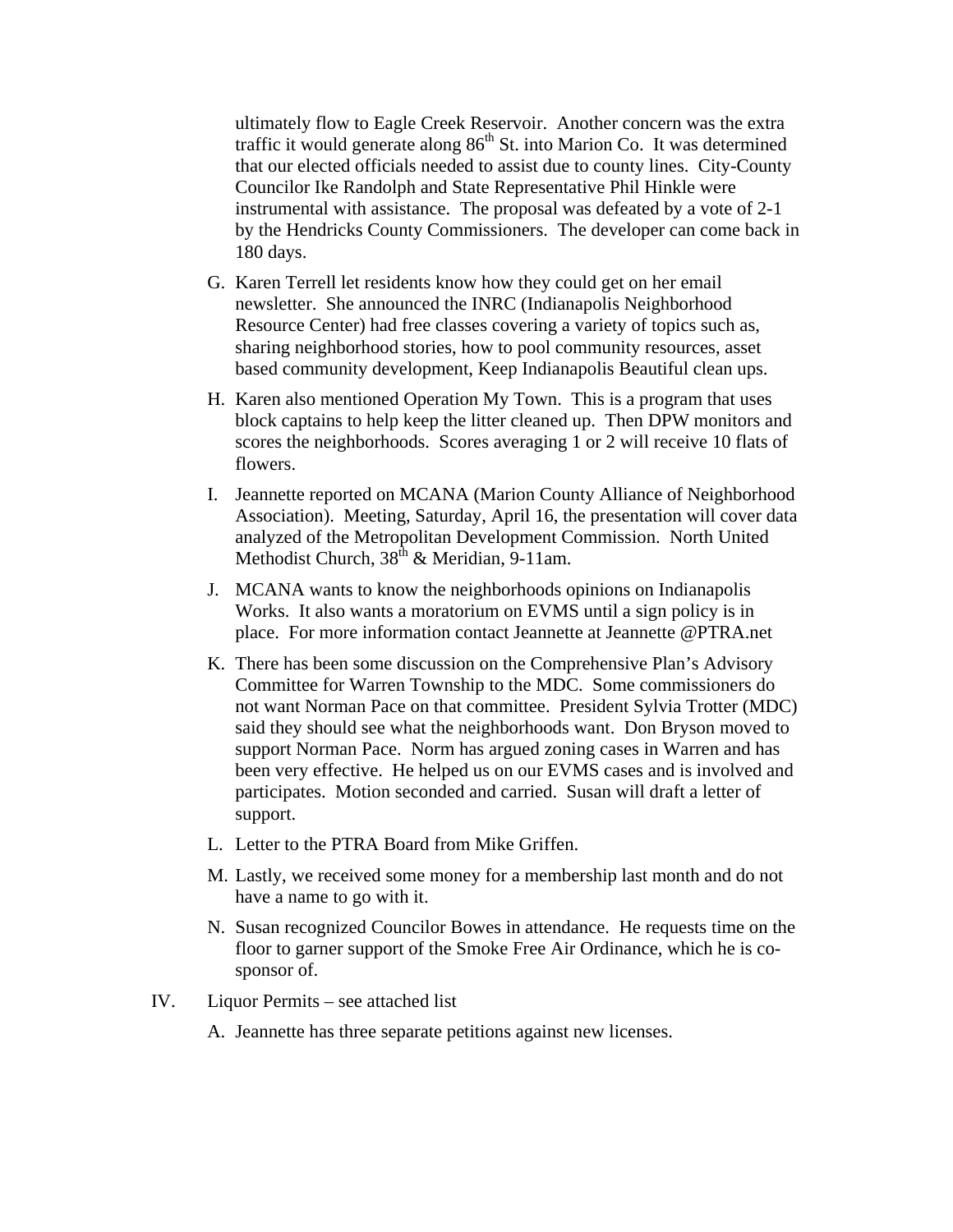- V. New Business
	- A. 2005-UV2-007, 7820 Michigan Rd. David Kingen proposed an upscale nightclub with a Latino flavor. Requests a variance of use to allow for nightclub (not permitted) in C-3 zoning. There will be a cover charge and dress code similar to Lulu's (Clearwater Crossing area). They have met with Crooked Creek Community Council (C4) and have come up with 12 commitments. Hearing continued to 5/10.

Neighbors question as to whether there will be food? Neighbors voice concern with racial conflict with Memories which draws an African American crowd. Concerns regarding too many liquor permits in one shopping center. Parking concerns – Memories and Just Wingin' It already fills the lot on Friday and Saturday nights.

Don Bryson voiced concerns that there would be sound problems similar to 56<sup>th</sup> & Georgetown. Clint moves PTRA oppose. Pat Seconds, Motion carried unanimously. Susan will contact C-4 on our position.

B. 2005-UV1-007, 5181 N. High School Rd., Chrysalis Academy of Life & Learning, Joe Calderon, Attorney, and Joyce Duvall presenting. Requesting a variance of use. They are proposing a residential/education facility for young males ages 17-22. About 4000 sq. ft. Historically the site has been used as a group home as recently as January 05 and repeatedly in the past.

Chrysalis is not a group home and not a homeless shelter, but a 6 month voluntary program to transition kids coming out of foster care, aging out of domestic violence shelters, or young veterans coming out of the service. Not kids with behavior problems, the kids can't be felons or substance abusers. 8- 12 kids, no vehicles, 24 hour supervision. PTRA continued already.

Jeff Bellamy, Attorney for the residents of Eagles Knoll, does not support use. These are men not kids, non-felons can be pretty horrible too, criminal mischief, battery, etc. Cannot overcome findings of fact  $3 \& 4$  to warrant a variance; physical property can be developed to dwelling district standards – there is no evidence that this property has been marketed as a residence and failed. There is not an Unusual or Unnecessary hardship to develop to current zoning standards. No evidence that this is the best use for this site.

Paul questioned about parking for residential guests. Sheila moves PTRA oppose the petition and support the neighbors concerns. Comments and discussion followed that we should have a committee meeting with petitioners before taking a position. After discussion, Sheila remained with her motion. Seconded and the motion carries with a hand count of 10 to 7.

C. 2005-DV2-017, 8219 Northwest Blvd. Greg Ewing requests a variance of development standards. They want to sell the buildings separately and need to put in a lot line between the buildings creating 2 parcels of 10 acres each. This affects the permanent easement along north side of building. Don moves we support, motion seconded and carried unanimously.